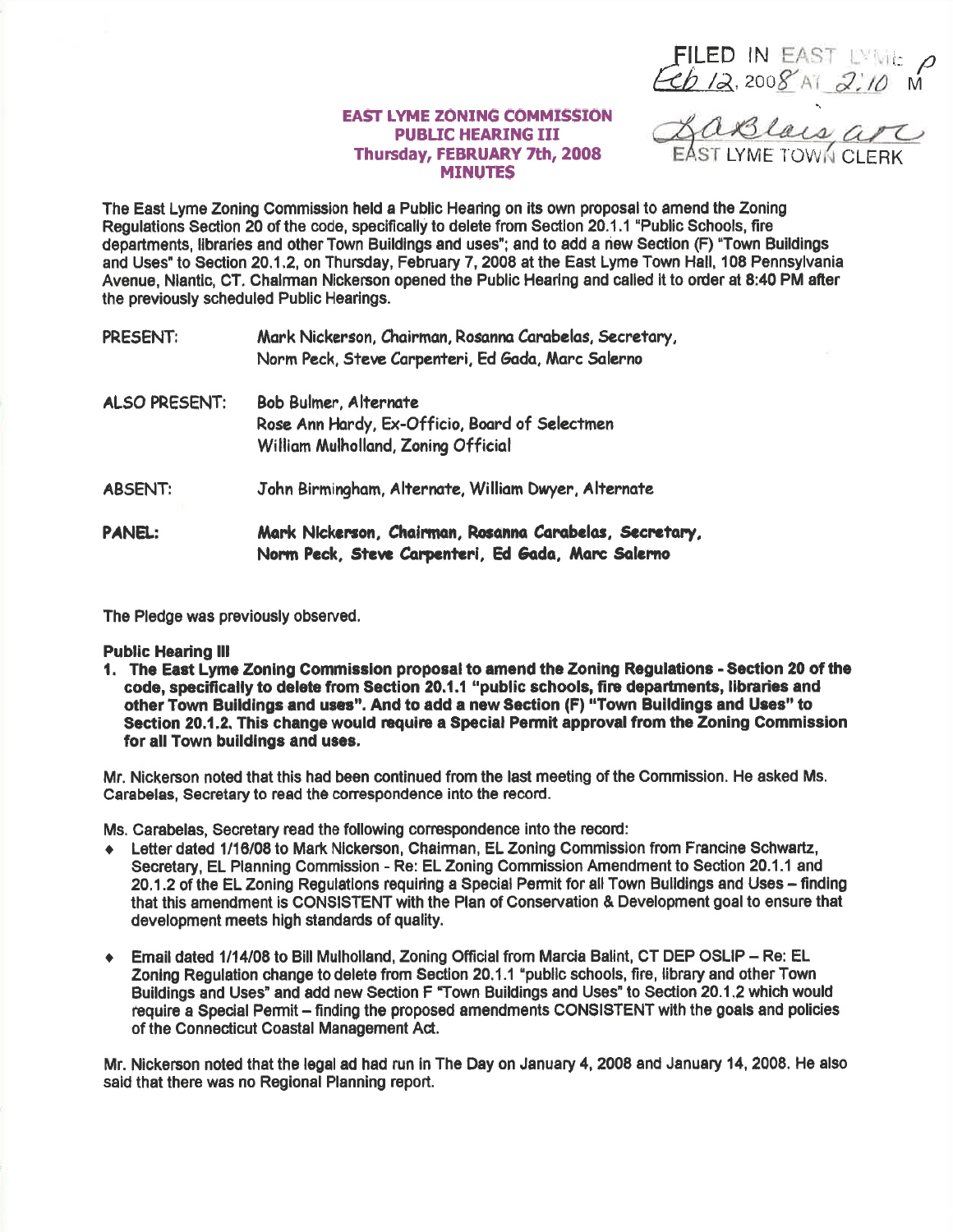Mr. Mulholland explained that the Regional Planning Commission did not have a quorum at their last meeting and chose not to take this up at another time.

Mr. Nickenson noted that Mr. Salemo and Ms. Carabelas were on this subcommittee and asked if they would like to give a brief narrative on what this is.

Mr. Salemo said that thls subcommittee was formed to eddress public (municipal, govemment) buildlngs and that they decided to pu6t forth this amendment so that the Zoning Commission would review any govemment and Town buildings just as they would any other private buildings. They decided that they would do this by requiring that a special permit be obtained. They hoped that this would alleviate some of the parking and other issues that they are not currently able to address with respect to these municipal buildings.

Mr. Mulholland noted that they are deleting Town Building and Uses from Section 20.1.1 and adding it as <sup>a</sup> Section F by Special Permit to Section 20.1.2(F).

Mr. Nickerson asked if there were any questions from the Commission.

Mr. Salemo asked Mr. Mulholland if signage, sidewalks and driveways were pafi of this.

Mr. Mulholland said no – this is meant for example – for a Public Safety Building, Town Hall, Police Station or Town Garage to name a few things.

Mr. Nickerson called for public comments in favor, against or neutral on this application  $-$ 

Hearing none -

Mr. Nickerson said that the intention here is a good one and he thanked the subcommittee for the work that they did on this.

Mr. Nickerson called for a motion to close this Public Hearing -

\*\*MOT|ON (1) Mr. Salemo moved to close this Public Hearing, Mr. Carpenteri seconded the motion. Vote:  $6 - 0 - 0$ . Motion passed.

Mr. Nickerson closed this Public Hearing at 8:55 PM.

Respectfully submitted,

Karen Zmitruk, Recording Secretary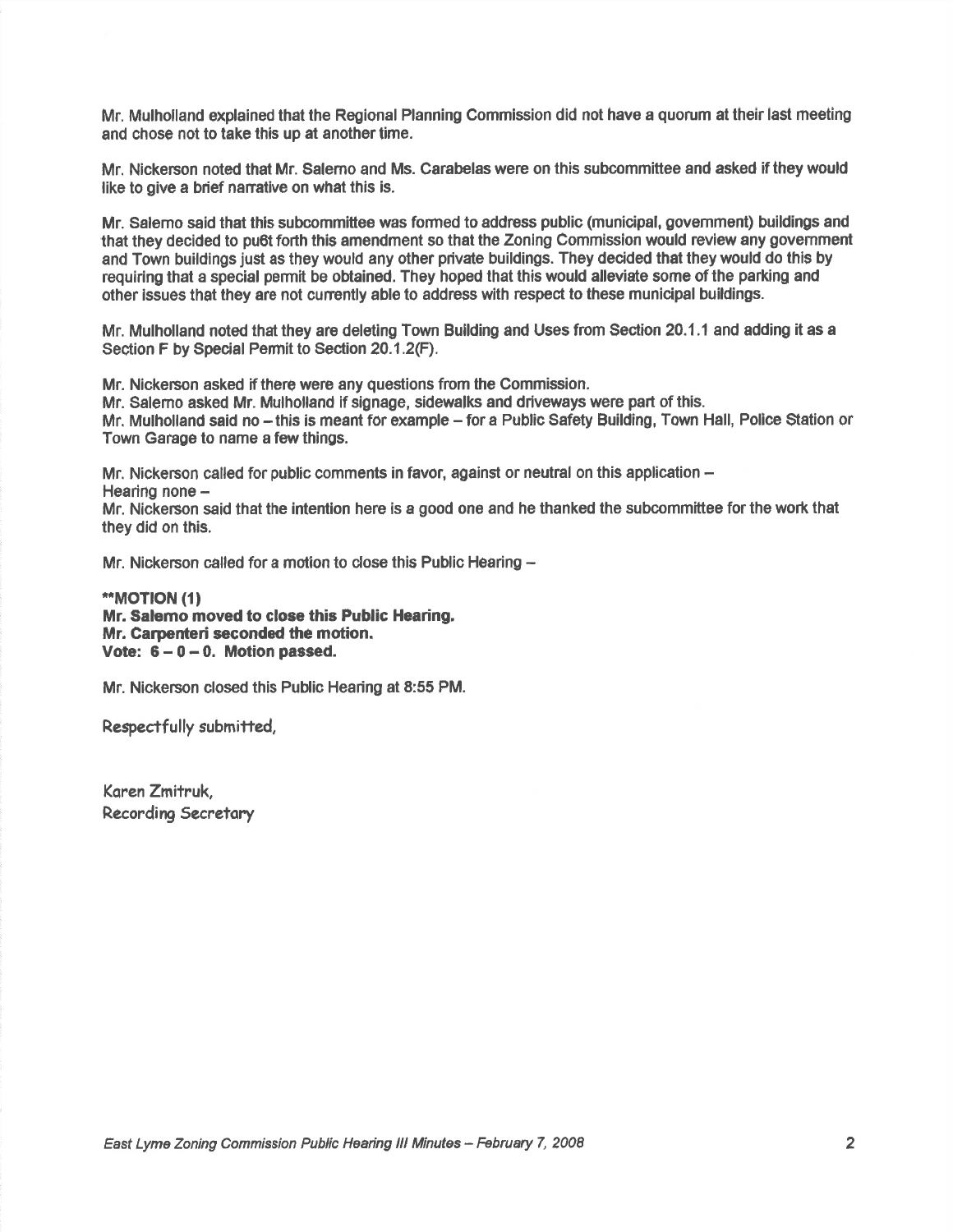## Town of

P.O. Drawer 519 Zoning Department TOWN  $o_{\!\sqrt{k}}$ 

## **East Lyme** 108 Pennsylvania Ave Niantic, Connecticut 06357  $(860)$  691-4114 Fax (860) 691-0351

October 17, 2007

 $TO<sub>2</sub>$ East Lyme Zoning Commission

FROM Mark Salerno & Rosanna Carabelas

RE

Subcommittee Report/Government Buildings

As you may recall the commission recently discussed the issue of how municipal buildings and uses are regulated by our zoning ordinance. After some debate, the board concluded that we should form a subcommittee to review the pertinent regulations to ensure they are concurrent. Mrs. Carabelas and I were assigned as the subcommittee. We reviewed the current zoning regulations, which are attached for your convenience and found that "municipal uses" are regulated under our general regulations found in Section 20 of the code. Specifically, section 20.1 and 20.1.1, which states the following:

 $20.1$ 

USES PERMITTED IN ANY DISTRICT - The following uses are permitted in any Zoning District subject to these regulations:

Streets, public schools, fire departments, libraries, Public and Subdivision 20.1.1 Open Space, parks and playgrounds and other Town buildings and uses.

Based on the current regulations we concluded that our zoning ordinance essentially allows these uses as outright permitted uses with little regulatory control. It is our view that municipal uses and buildings should be subject to the requirements of a special permit.

The Special Permit process requires an application to meet the regulations found in section 25 "Special Permits". This section also requires submittal of a site plan. which conforms to section 24 "Site Plan Review Requirements". As the commission is aware. when acting upon a special permit the board acts in an administrative capacity. Robert A. Fuller, author of "Land Use Law and Practice", notes that when acting upon a special permit the commission's "function is to determine whether (1) The applicants proposed use of the property is expressly permitted under the commission s regulations: (2) whether the standards in the relevant zoning commission's regulations and satisfied; and whether conditions necessary to protect the public health, safety, convenience and property values, as provided by section 8-2 of the general statues, can be established. As a result of our finding we recommend that the zoning commission modify Section 20 by adopting the following:

Delete: From section 20.1.1 "public schools, fire departments, libraries and other